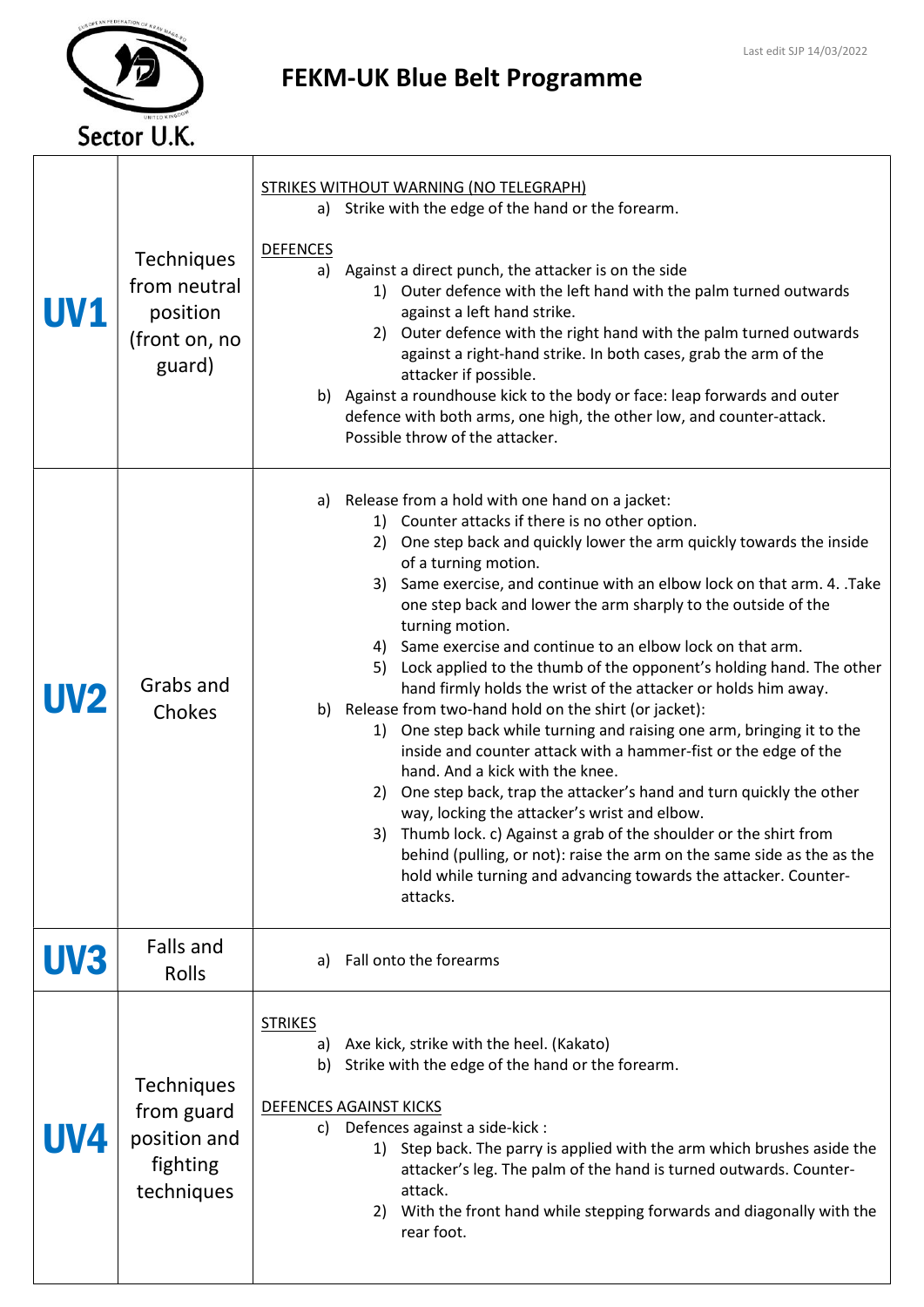| UV4 | <b>Techniques</b><br>from guard<br>position and<br>fighting<br>techniques | With the rear hand while stepping forwards diagonally with the front<br>3)<br>foot.<br>4) Outer low defence with the rear arm. The deviating impact will be<br>applied with the outside of the fore-arm.<br>Inner defence with the inside of the fore-arm and counter-attack<br>5)<br>against a high or medium height kick.<br>d) Defences against roundhouse kicks with the lead leg:<br>1) Leap forwards and outer defence with both arms, one high, the<br>other low, and counter-attack. Possible throw of the attacker. This<br>technique is also effective against a kick to the groin.<br>Against high kick: block with the fore-arm, lift the kicking leg above<br>2)<br>the head, at the same time standing up straight, throwing the<br>attacker and counter-attacking.<br>e) Defences against roundhouse kicks with the rear leg:<br>1) Leap forward and block with both arms, one high, the other low and<br>counter-attack. Possible throw of the attacker.<br>Against spinning hook kick<br>f)<br>1) Kick the attacker in the back or from behind at the beginning of his<br>attack.<br><b>SWEEPS</b><br>Sweep with front turning kick. Possible skip towards the opponent.<br>g)<br>h) Sweep with hook kick and after side-step in.<br>High sweep with spinning hook kick.<br>i)<br><b>TAKEDOWNS</b><br>Sweep the leg diagonally and back (Osotogari).<br>j)<br>Head throw. Possibility to sweep one leg.<br>k)<br>Hip throw. Possibility to sweep one leg.<br>$\vert$<br>m) Shoulder throw. Possibility to sweep one leg.<br>n) Inside or outside hook of the front or rear leg.<br>Block with one leg behind the attacker.<br>O) |
|-----|---------------------------------------------------------------------------|---------------------------------------------------------------------------------------------------------------------------------------------------------------------------------------------------------------------------------------------------------------------------------------------------------------------------------------------------------------------------------------------------------------------------------------------------------------------------------------------------------------------------------------------------------------------------------------------------------------------------------------------------------------------------------------------------------------------------------------------------------------------------------------------------------------------------------------------------------------------------------------------------------------------------------------------------------------------------------------------------------------------------------------------------------------------------------------------------------------------------------------------------------------------------------------------------------------------------------------------------------------------------------------------------------------------------------------------------------------------------------------------------------------------------------------------------------------------------------------------------------------------------------------------------------------------------------------------------------------------------------------------------|
|     | Groundwork                                                                | The defender is on his back, the attacker is sitting between the victim's legs<br>a)<br>(in the guard):<br>1) Choke with forearm : push with the legs and control the head and<br>arm then striking and getting up, or sweep or side control.<br>Anti-rape techniques : The attacker has his arms under the<br>2)<br>defender's legs :<br>a. Poke in the eyes and kick to the face.<br>b. Pressure on the larynx : hands on the attacker's throat, cross<br>the legs and squeeze.<br>The defender is on his back, the attacker is sitting on the victim (mounted<br>b)<br>position) :<br>1) Choke with forearm: block the arm and bridge on the side of the<br>strangling arm.<br>Release from ground chokes : The attacker is sitting to one side [of the<br>C)<br>victim].<br>1) Hook down one of the choking hands, push the attacker away with<br>the other hand, introducing the knee. Kick to the head with the free<br>leg.<br>Same exercise but, instead of kicking the attacker, wrap the leg<br>2)<br>round his head and bring him to the ground. Arm lock or kick with<br>the heel. Get up.<br>$P$ a g e $\top$ $\mathsf{Z}$                                                                                                                                                                                                                                                                                                                                                                                                                                                                                                           |